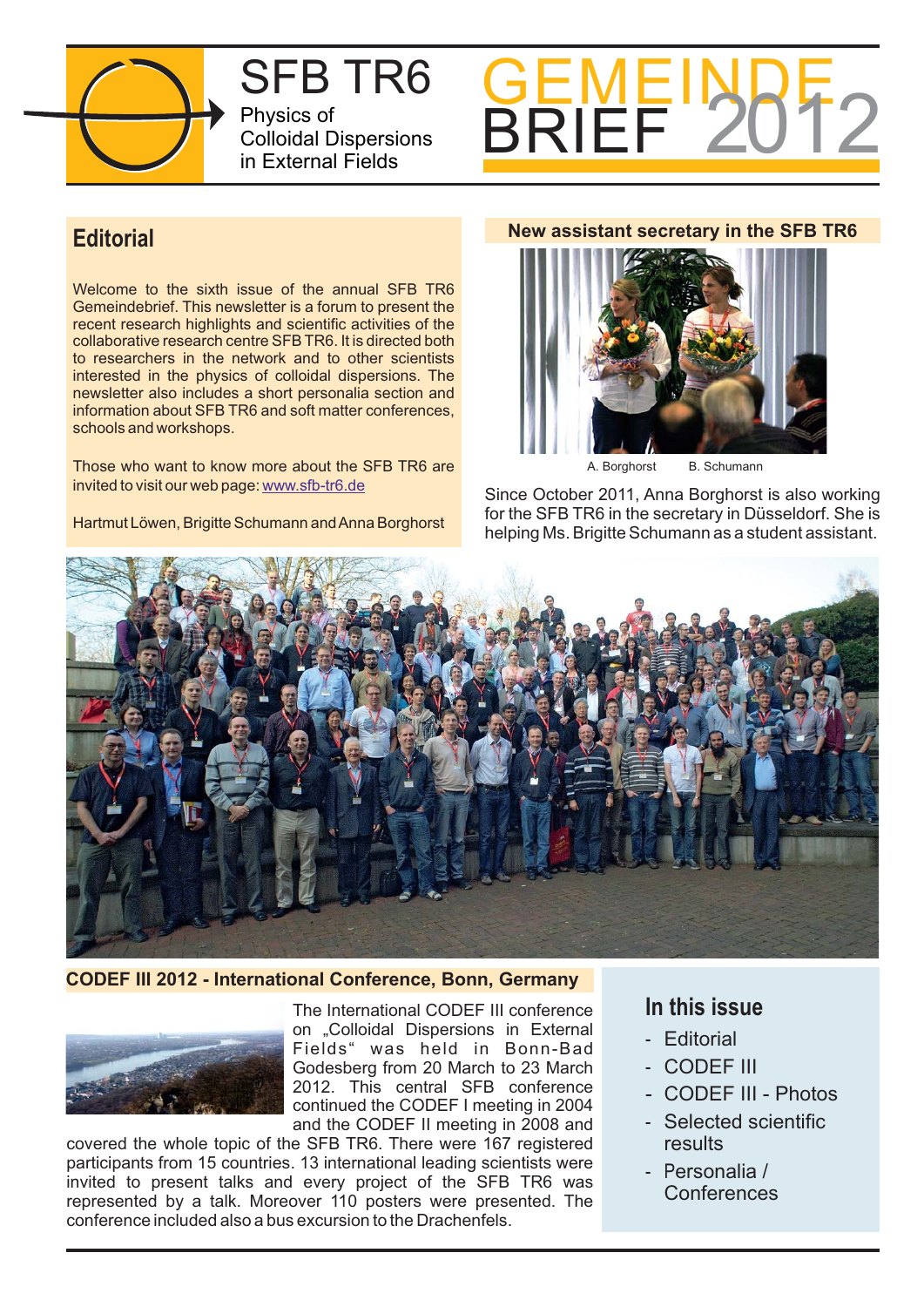

# **The SFB TR6 CODEF III**

















# **Selected scientific results**

Universal Critical behavior of Curvature-Dependent Studying flow close to an interface by total internal **Interfacial Tension**

*S.K. Das, K. Binder, Phys. Rev. Lett.* **107**, 235702 (2011).

From the analysis of Monte Carlo simulations of a binary Lennard-Jones mixture in the coexistence region, evidence is provided that the curvature dependence of the interfacial tension can be described by a simple theoretical function σ(R) $\xi^2$ = C<sub>1</sub>/[1+ C<sub>2</sub>(ξ/R)<sup>2</sup>, where ξ is the correlation length and  $R$  is the droplet radius. The universal constants  $C_1$  and  $C_2$  are estimated. In the model, a Tolman length is strictly absent, but, since its critical behavior is believed to be much weaker than  $\xi$ , we argue that it only provides a correction to scaling and does not affect the leading critical behavior.

### **Colloidal crystallization in quasi 2D induced by electrolyte gradients**

*A. Reinmüller, E. Oguz, R. Messina, H. Löwen, H. J.* Schöpe and T. Palberg, J. Chem. Phys. **136**, 164505 *(2012).*

Driven crystal formation events in thin layers of sedimented colloidal particles under low salt conditions were investigated. Using optical microscopy, particles in a thermodynamically stable colloidal fluid to move radially converging towards cation exchange resin fragments acting as seed particles



were observed. When the local particle concentration has become sufficiently large, subsequently crystallization occurs. Brownian dynamics simulations of a 2D system of purely repulsive point-like particles exposed to an attractive potential, yield strikingly similar scenarios, and kinetics of accumulation and micro-structure formation.

**reflection fluorescence cross-correlation spectroscopy: Quantitative data analysis**

*R. Schmitz, S. Yordanov, H. J. Butt, K. Koynov, and B. Dünweg, Phys. Rev. E 84, 066306 (2011)* 

Total Internal Reflection Fluorescence Cross-Correlation Spectroscopy uses fluorescent colloidal Objective particles to probe the properties of a flow field near a surface. The article shows how careful experiments combined with a detailed theoretical analysis employing large-scale computer simulations are able to measure properties like the slip length with competitive or even superior accuracy. The results also show



clearly that the method requires detailed modeling of the diffraction phenomena at the confocal microscope's objective, and that this aspect needs further improvement.

### **Tension and Stiffness of the Hard Sphere Crystal-Fluid Inter-face**

*A. Härtel, M. Oettel, R. E. Rozas, S. U. Egelhaaf, J. Horbach, and H. Löwen, Phys. Rev. Lett. , 226101 (2012) 108*



A combination of fundamental measure density functional theory and Monte Carlo computer simulation is used to determine the orientation-resolved interfacial tension and stiffness for the equilibrium hardsphere crystal-fluid  $\sqrt[7]{\frac{6.2}{2}}$  interface. Microscopic density functional theory is in quantitative agreement with simulations and predicts a tension of  $0.66k_{\rm B}T/\sigma^2$  with a

small anisotropy and stiffnesses with, e.g.,  $0.53k_{\rm B}T/\sigma^2$ for the (001) orientation and  $1.03k_{B}T/\sigma^{2}$  for the (111) orientation. Here  $k_{B}T$  is denoting the thermal energy and  $\sigma$  the hardsphere diameter.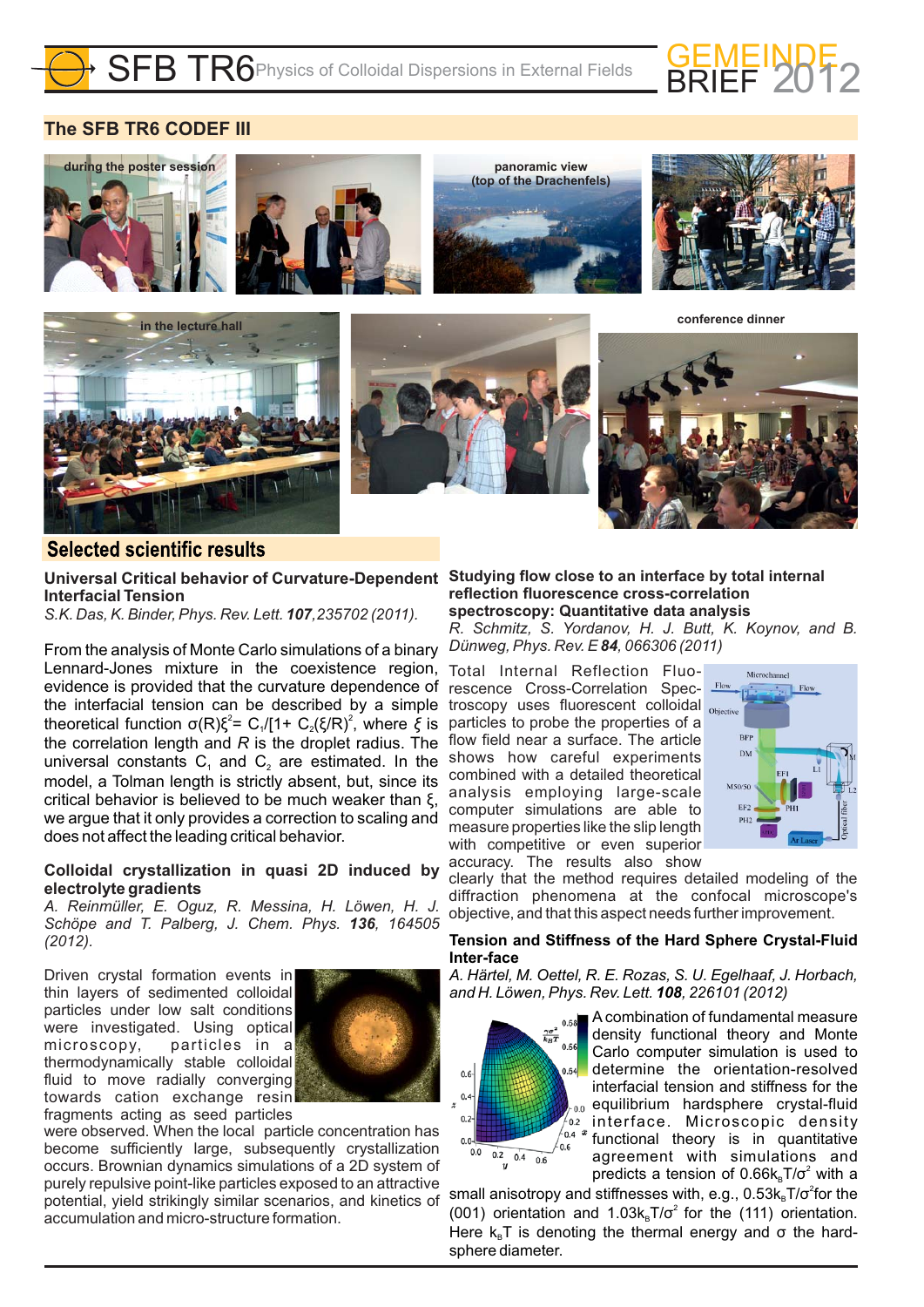

# **Selected scientific results**

**Shock waves in capillary collapse of colloids: a model system for two–dimensional screened Newtonian gravity**

*J. Bleibel, S. Dietrich, A. Domínguez, and M. Oettel, Phys. Rev. Lett.* **107**, 128302 (2011).



Using Brownian dynamics simulations, density functional theory, and analytical perturbation theory, the collapse of a patch of interfacially trapped, micrometer-sized colloidal particles, driven by long-ranged capillary attraction was studied. This attraction is formally analogous to two-dimensional

(2D) screened Newtonian gravity with the capillary length (lambda) over cap as the screening length: cosmology in a Petri-dish!

### **Core–shell microgels as model colloids for rheological studies**

M. Siebenbürger, M. Fuchs and M. Ballauff, Soft Matter 8, *4014 (2012).*

Recent work on the rheology of thermosensitive core– shell lattices is reviewed. These sus-pensions are a well-characterized model system for the study of the flow behavior of concentrated suspensions. Their



nonlinear rheology compares favourably with the predictions of the mode-coupling theory of dispersions under flow. Excellent agreement is found concerning yielding, shear-thinning and large amplitude oscillatory shearing.

### **Separation of chiral particles in micro- or nanofluidic channels**

*S. Meinhardt, J. Smiatek, R. Eichhorn and F. Schmid, Phys. 108, 214504 (2012). Rev. Lett.*

A method is proposed to separate enantiomers in microfluidic or nanofluidic channels. It requires flow profiles which break chiral



symmetry and have regions with high local shear. Such profiles can be generated in channels confined by walls with different hydrodynamic boundary conditions (e.g., slip lengths). Due to a nonlinear hydrodynamic

effect, particles with different chirality migrate at different speed and can be separated. - This paper was discussed as a research highlight in "Chemistry World".

### **Yielding of Hard-Sphere Glasses during Start-Up Shear**

*N. Koumakis, M. Laurati, S. U. Egelhaaf, J. F. Brady, and G. Petekidis, Phys. Rev. Lett. 098303 (2012). 108,*

Concentrated hard-sphere suspensions and glasses were investigated with rheometry, confocal microscopy, and Brownian dynamics simulations during start-up shear,



providing a link between microstructure, dynamics, and rheology. The microstructural anisotropy is manifested in the extension axis where the maximum of the pair-distribution function exhibits a minimum at the stress overshoot. The interplay between Brownian relaxation and shear advection as well as the

available free volume determine the structural anisotropy and the magnitude of the stress overshoot.

### **Active Nonlinear Microrheology in a Glass-Forming Yukawa Fluid**

*D. Winter, J. Horbach, P. Virnau, and K. Binder, Phys. Rev. Lett. 028303 (2012) . 108,*

A molecular dynamics computer simulation of a glassforming Yukawa mixture was used to study the anisotropic dynamics of a single particle pulled by a constant force. Beyond linear response, a scaling regime was found where a force-temperature superposition principle of a Peclet number holds.

### **Crystallization in a Dense Suspension of Self-Propelled Particles**

J. Bialké, T. Speck, and H. Löwen, Phys. Rev. Lett. 108, *168301 (2012).*

Selfpropelled ("active") colloidal particles are shown by simulation to crystallize at sufficiently high densities. The transition is accompanied by pronounced structural heterogeneities. This leads to a transition region between liquid and solid in which the



suspension is globally ordered but unordered liquidlike ´'bubbles'' still persist.

### **Nonequilibrium Forces between Dragged Ultrasoft Colloids**

*Sunil P. Singh, Roland G. Winkler, and Gerhard Gompper, Phys. Rev. Lett.* **107**, 158301 (2011).



The dynamical deformation of ultrasoft colloids as well as their dynamic frictional forces are numerically investigated, when one colloid is dragged past another at constant velocity. Hydrodynamic interactions are captured by a particle-based mesoscopic

simulation method. At large drag velocities, an apparent attractive force is found for departing colloids along the dragging direction. The deformation, in the close encounter of colloids, and the energy dissipation are examined as a function of the drag velocity and their separation.